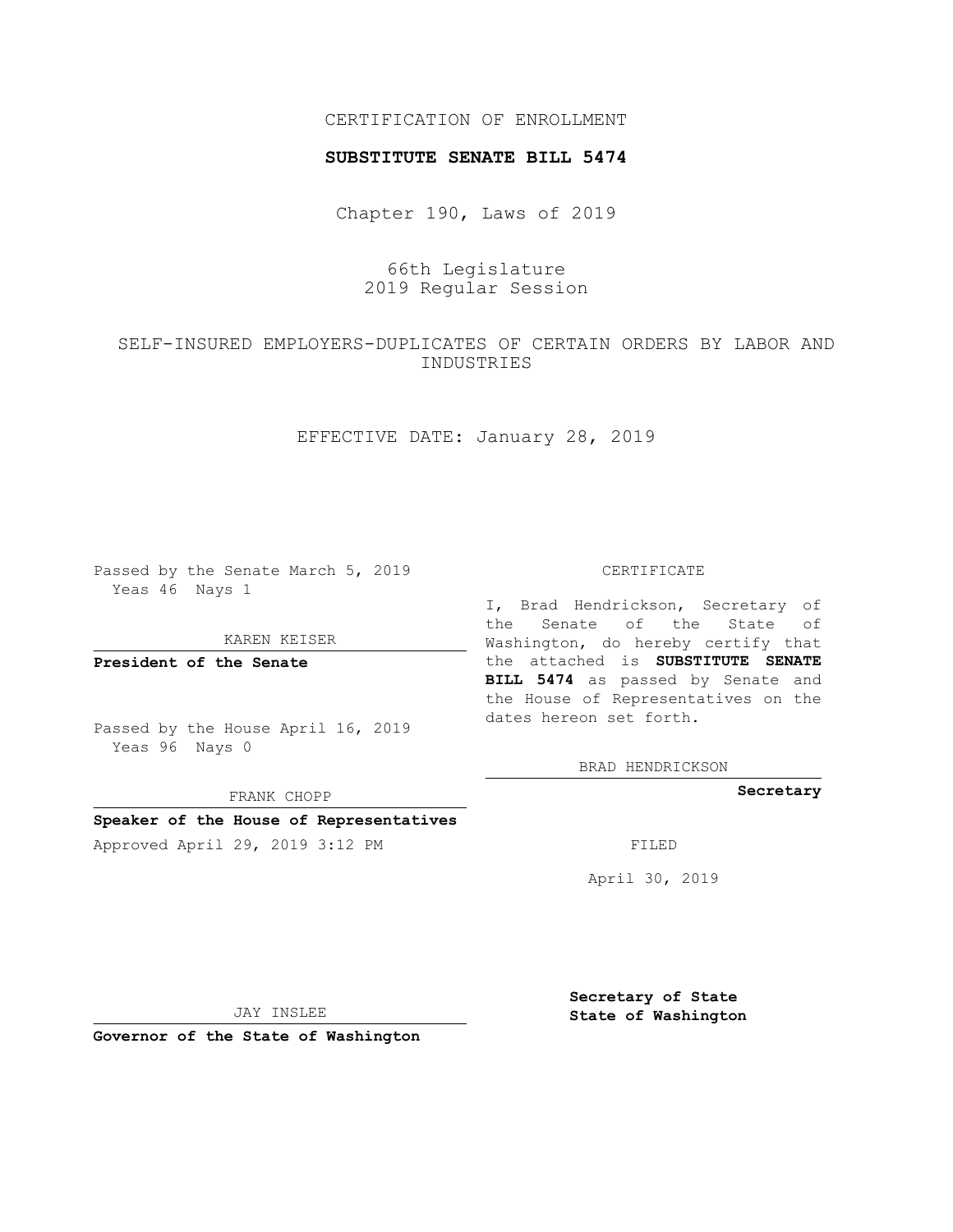### **SUBSTITUTE SENATE BILL 5474**

Passed Legislature - 2019 Regular Session

**State of Washington 66th Legislature 2019 Regular Session By** Senate Labor & Commerce (originally sponsored by Senator Keiser) READ FIRST TIME 02/22/19.

1 AN ACT Relating to permitting self-insurers to send duplicates of 2 certain orders made by the department of labor and industries; and 3 amending RCW 51.52.050.

4 BE IT ENACTED BY THE LEGISLATURE OF THE STATE OF WASHINGTON:

5 **Sec. 1.** RCW 51.52.050 and 2011 c 290 s 9 are each amended to read as follows:6

7 (1) Whenever the department has made any order, decision, or 8 award, it shall promptly serve the worker, beneficiary, employer, or 9 other person affected thereby, with a copy thereof by mail, or if the 10 worker, beneficiary, employer, or other person affected thereby 11 chooses, the department may send correspondence and other legal 12 notices by secure electronic means except for orders communicating 13 the closure of a claim. In the event the department has made an order 14 communicating the closure of a claim of a self-insured employer, the 15 self-insured employer may serve the department order provided the 16 self-insured employer does so using a separate, secure, and 17 verifiable nonelectronic means of delivery and includes the 18 department prescribed notice explaining the contents of the order and 19 any protest or appeal rights. The service by the self-insured 20 employer is a communication for the purposes of filing an appeal 21 under RCW 51.52.060. Persons who choose to receive correspondence and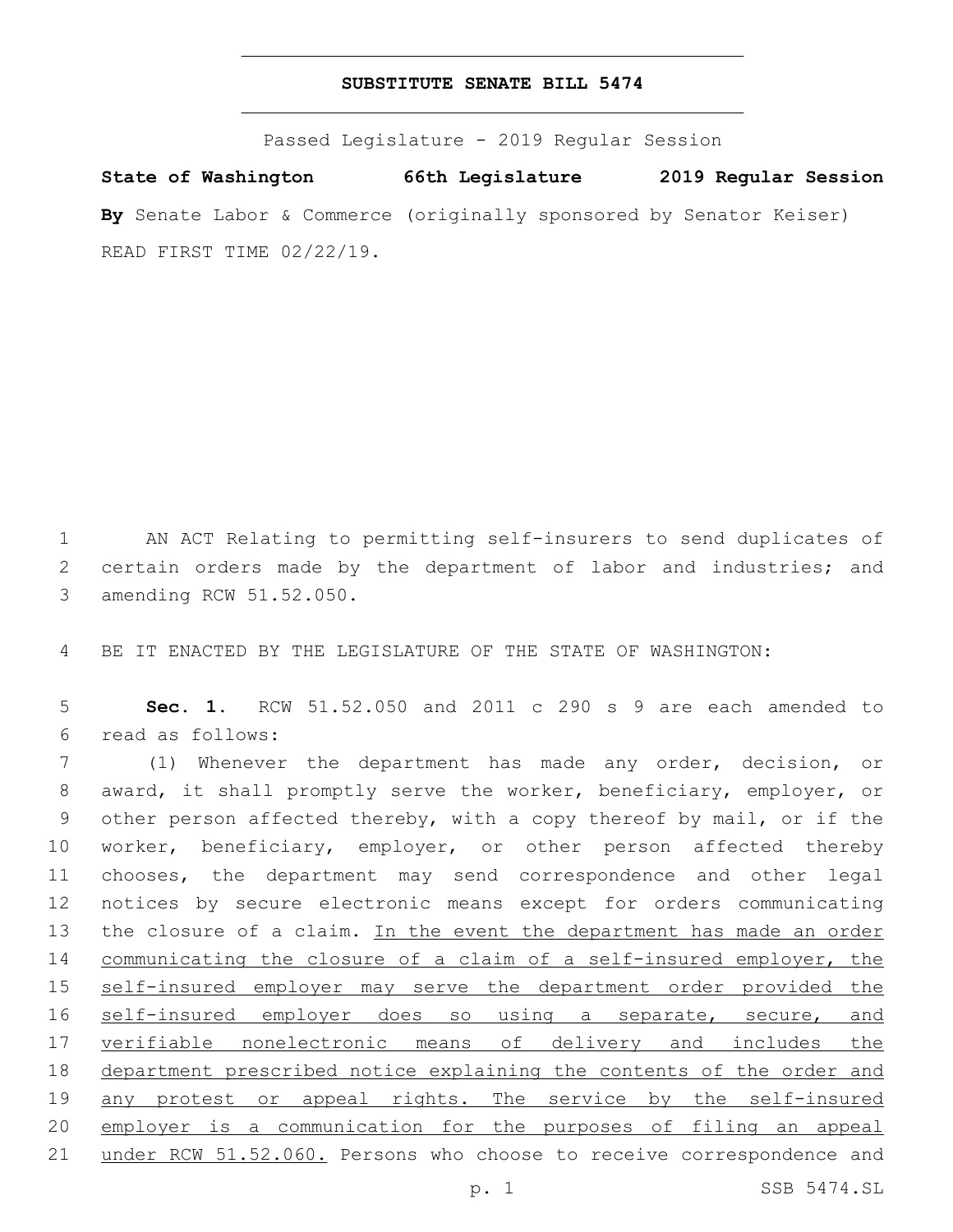other legal notices electronically shall be provided information to assist them in ensuring all electronic documents and communications are received. Correspondence and notices must be addressed to such a person at his or her last known postal or electronic address as shown by the records of the department. Correspondence and notices sent electronically are considered received on the date sent by the department. The copy, in case the same is a final order, decision, or award, shall bear on the same side of the same page on which is found the amount of the award, a statement, set in black faced type of at least ten point body or size, that such final order, decision, or award shall become final within sixty days from the date the order is communicated to the parties unless a written request for reconsideration is filed with the department of labor and industries, Olympia, or an appeal is filed with the board of industrial insurance appeals, Olympia. However, a department order or decision making demand, whether with or without penalty, for repayment of sums paid to a provider of medical, dental, vocational, or other health services rendered to an industrially injured worker, shall state that such order or decision shall become final within twenty days from the date the order or decision is communicated to the parties unless a written request for reconsideration is filed with the department of labor and industries, Olympia, or an appeal is filed with the board 23 of industrial insurance appeals, Olympia.

 (2)(a) Whenever the department has taken any action or made any decision relating to any phase of the administration of this title 26 the worker, beneficiary, employer, or other person aggrieved thereby may request reconsideration of the department, or may appeal to the 28 board. In an appeal before the board, the appellant shall have the burden of proceeding with the evidence to establish a prima facie 30 case for the relief sought in such appeal.

 (b) An order by the department awarding benefits shall become effective and benefits due on the date issued. Subject to (b)(i) and (ii) of this subsection, if the department order is appealed the order shall not be stayed pending a final decision on the merits unless ordered by the board. Upon issuance of the order granting the appeal, the board will provide the worker with notice concerning the potential of an overpayment of benefits paid pending the outcome of the appeal and the requirements for interest on unpaid benefits pursuant to RCW 51.52.135. A worker may request that benefits cease pending appeal at any time following the employer's motion for stay

p. 2 SSB 5474.SL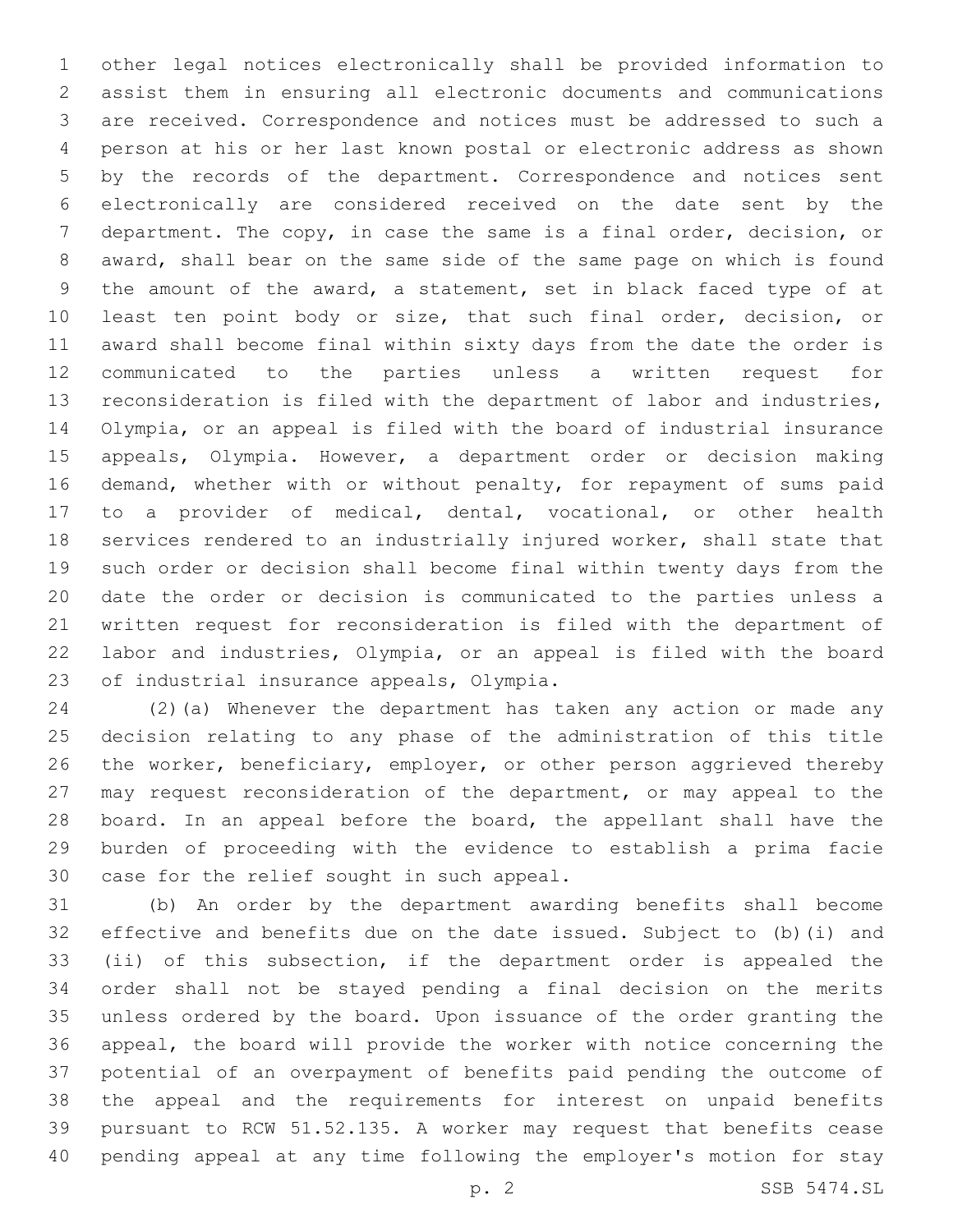or the board's order granting appeal. The request must be submitted in writing to the employer, the board, and the department. Any employer may move for a stay of the order on appeal, in whole or in part. The motion must be filed within fifteen days of the order granting appeal. The board shall conduct an expedited review of the claim file provided by the department as it existed on the date of the department order. The board shall issue a final decision within twenty-five days of the filing of the motion for stay or the order granting appeal, whichever is later. The board's final decision may be appealed to superior court in accordance with RCW 51.52.110. The board shall grant a motion to stay if the moving party demonstrates that it is more likely than not to prevail on the facts as they existed at the time of the order on appeal. The board shall not consider the likelihood of recoupment of benefits as a basis to grant or deny a motion to stay. If a self-insured employer prevails on the merits, any benefits paid may be recouped pursuant to RCW 51.32.240.

 (i) If upon reconsideration requested by a worker or medical provider, the department has ordered an increase in a permanent partial disability award from the amount reflected in an earlier order, the award reflected in the earlier order shall not be stayed pending a final decision on the merits. However, the increase is stayed without further action by the board pending a final decision 23 on the merits.

 (ii) If any party appeals an order establishing a worker's wages or the compensation rate at which a worker will be paid temporary or permanent total disability or loss of earning power benefits, the worker shall receive payment pending a final decision on the merits 28 based on the following:

 (A) When the employer is self-insured, the wage calculation or compensation rate the employer most recently submitted to the 31 department; or

 (B) When the employer is insured through the state fund, the highest wage amount or compensation rate uncontested by the parties.

 Payment of benefits or consideration of wages at a rate that is higher than that specified in (b)(ii)(A) or (B) of this subsection is stayed without further action by the board pending a final decision 37 on the merits.

 (c) In an appeal from an order of the department that alleges willful misrepresentation, the department or self-insured employer shall initially introduce all evidence in its case in chief. Any such